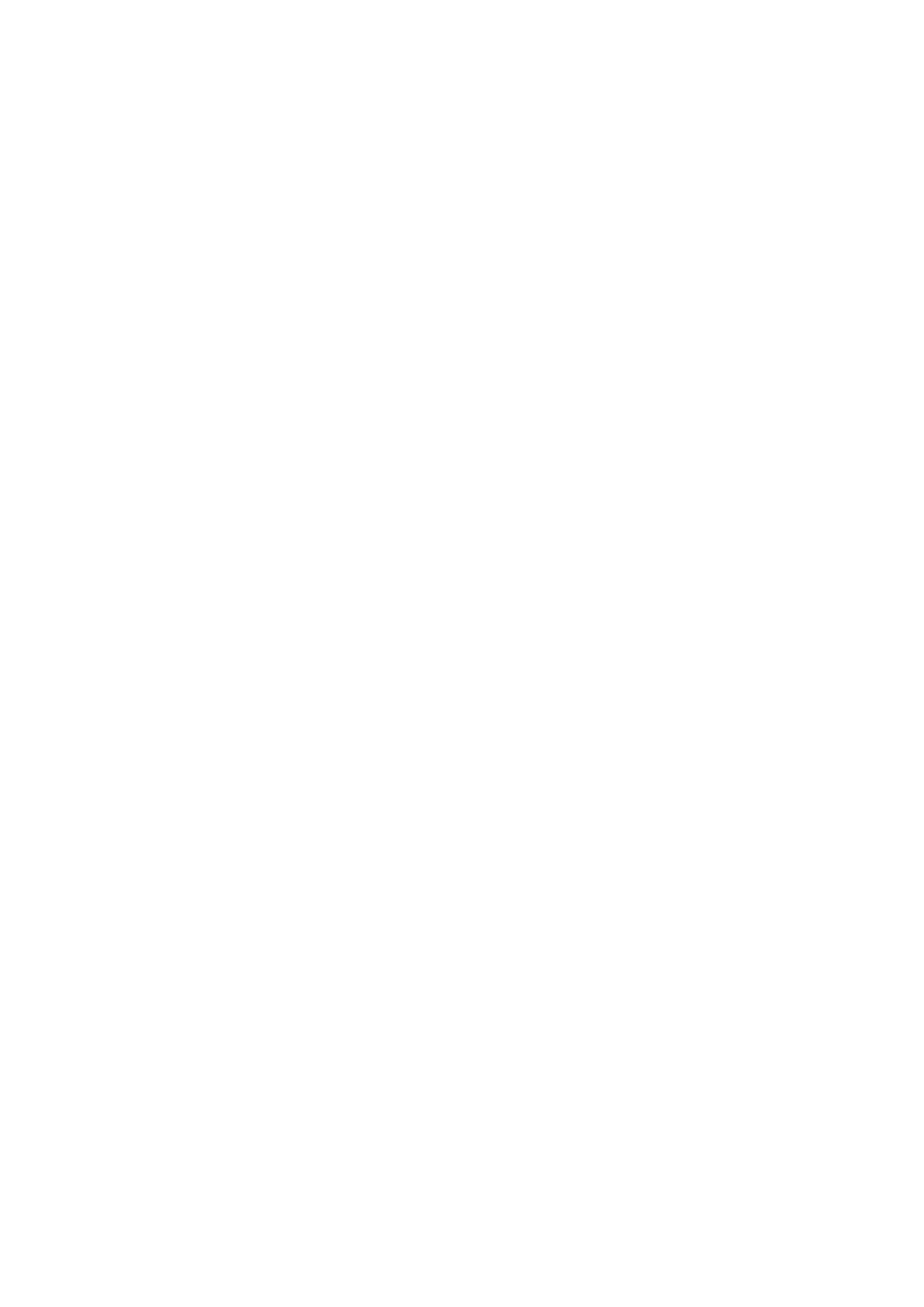# MASARYK UNIVERSITY

FACULTY OF MEDICINE

**Optometry** 

The Department of Optometry and Orthoptics

# **The Curative Effects of Good Typography on the Quality of Sight**

Bachelor's Thesis

JANE DOE

Brno, Fall 2021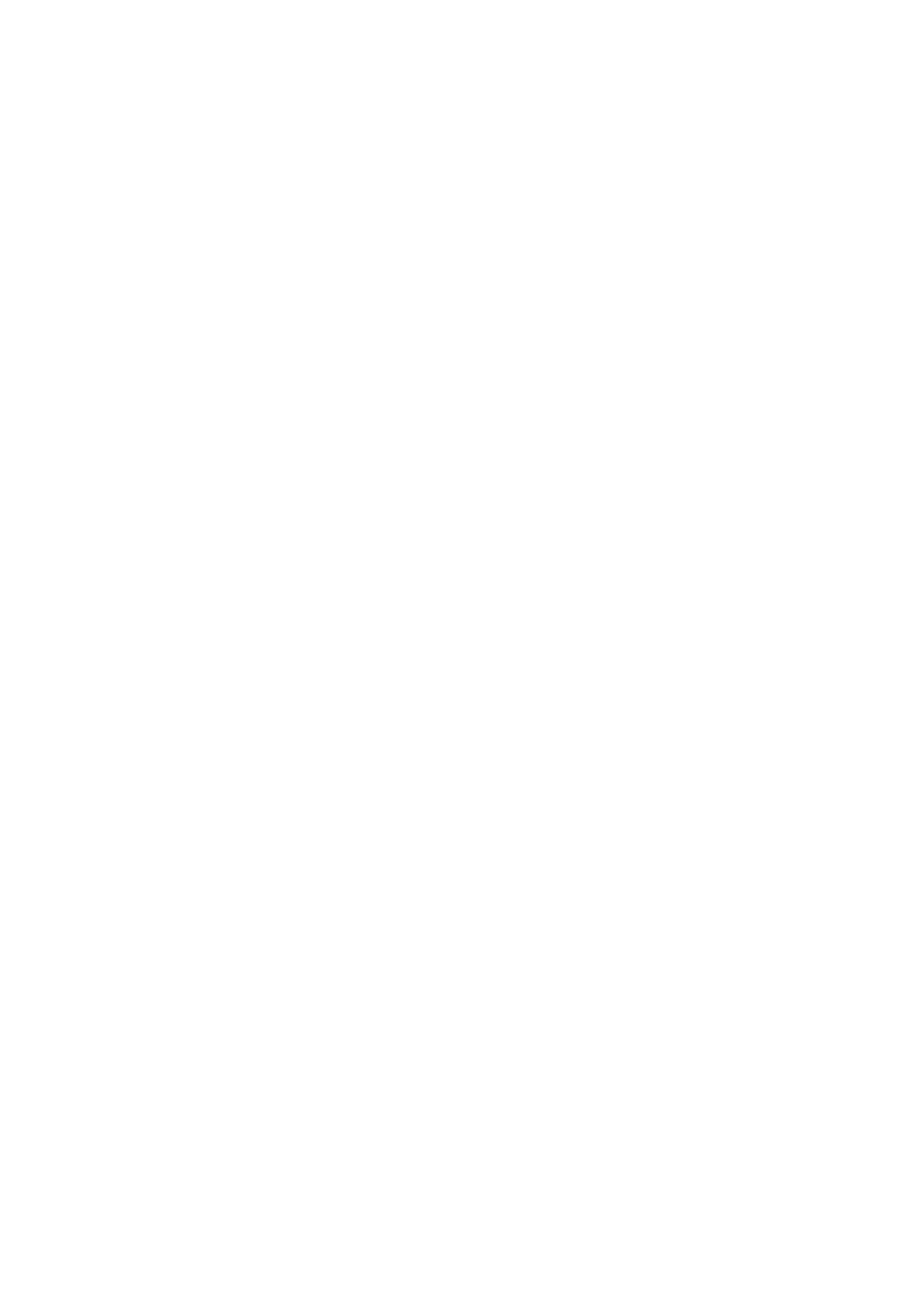# MUNI<br>MED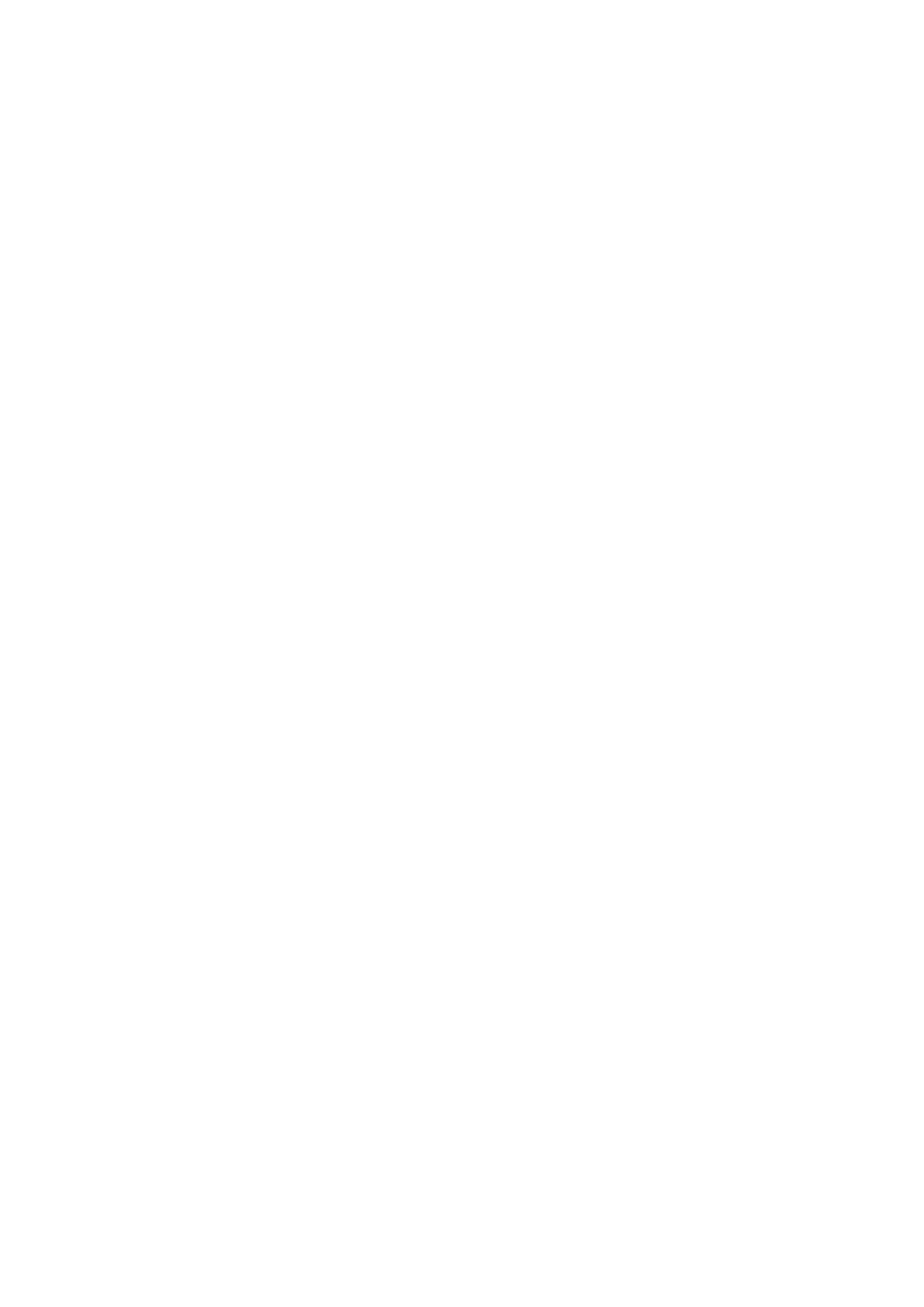#### **Declaration**

Hereby I declare that this paper is my original authorial work, which I have worked out on my own. All sources, references, and literature used or excerpted during elaboration of this work are properly cited and listed in complete reference to the due source.

Jane Doe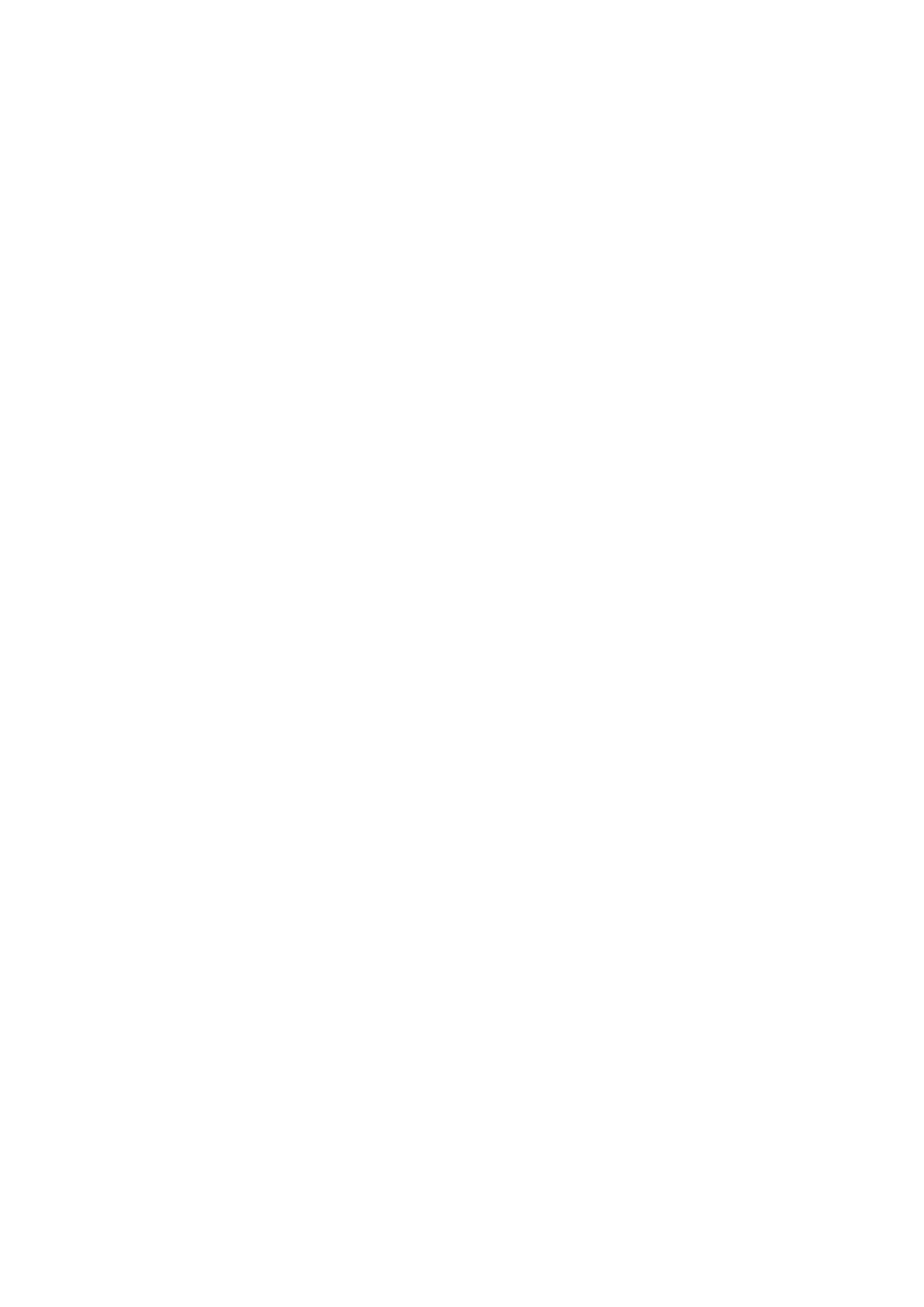## **Annotation**

This is the abstract of my thesis, which can span multiple paragraphs.

## **Keywords**

keyword1, keyword2, ...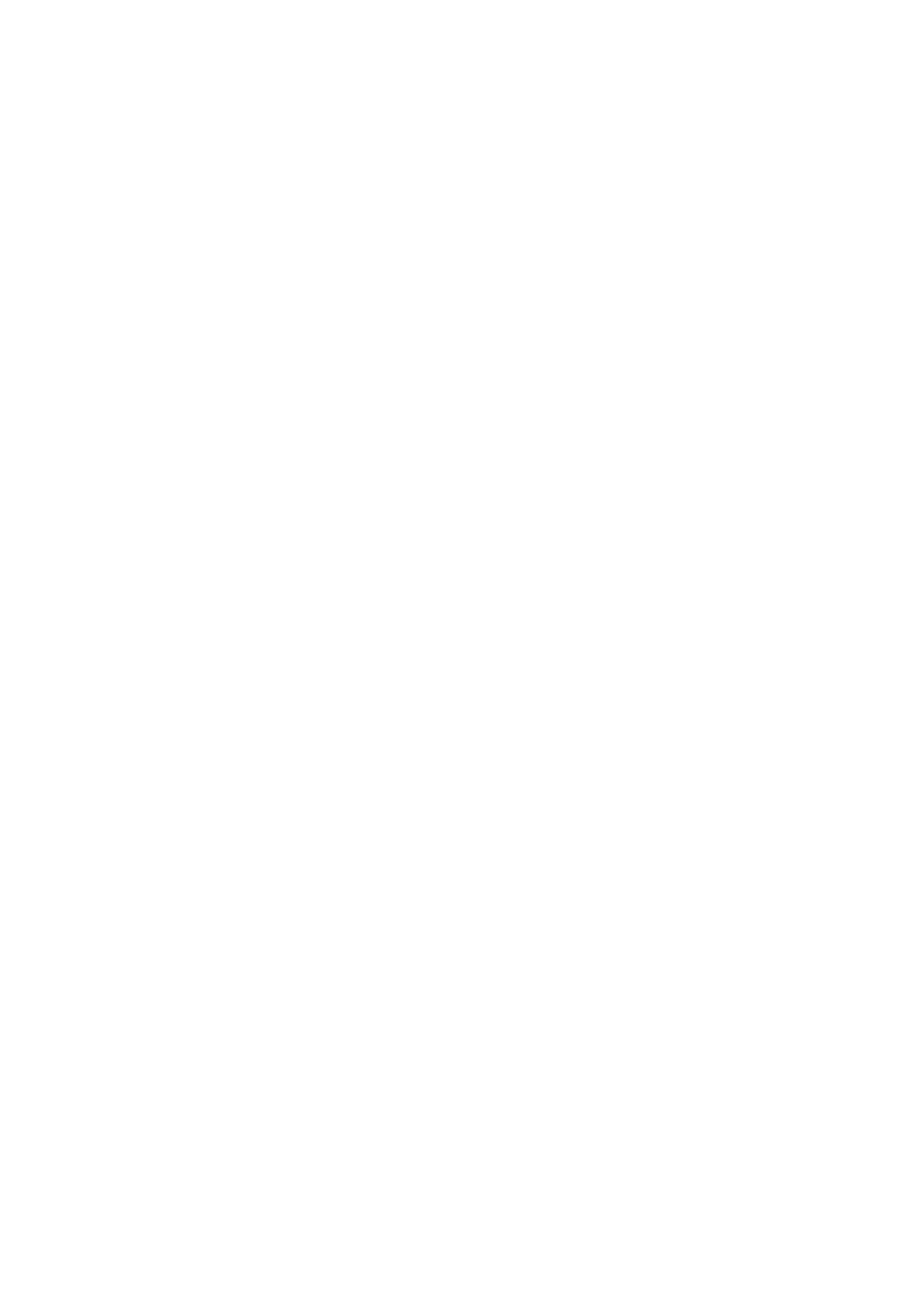# **Acknowledgements**

These are the acknowledgements for my thesis, which can span multiple paragraphs.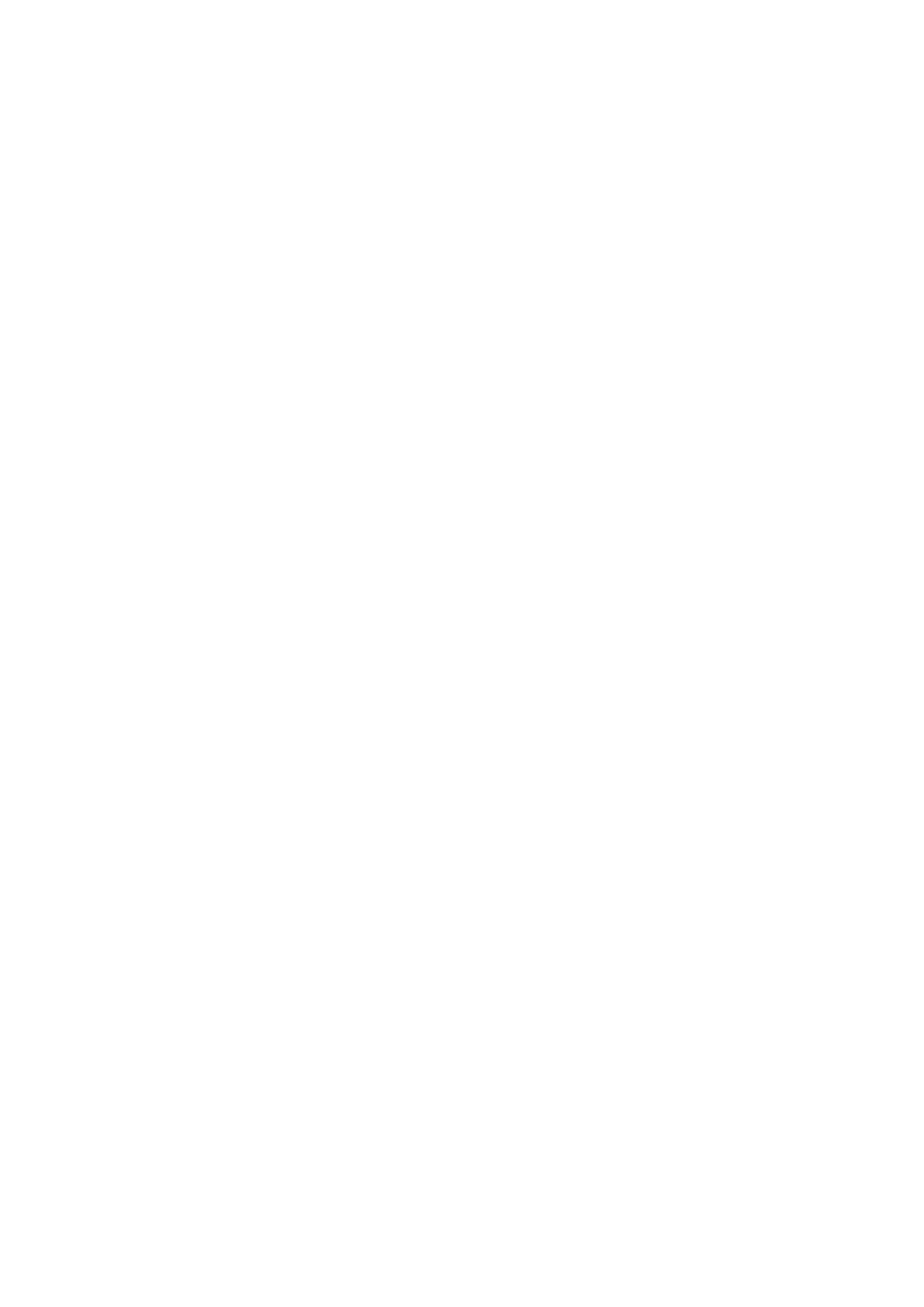## **Contents**

|                | <b>Introduction</b>                                                                                                         |                |  |  |
|----------------|-----------------------------------------------------------------------------------------------------------------------------|----------------|--|--|
| 1.             | <b>Using lightweight markup</b>                                                                                             |                |  |  |
| $\overline{2}$ | <b>These are</b><br>2.1 the available $\ldots \ldots \ldots \ldots \ldots \ldots \ldots \ldots \ldots \ldots \ldots \ldots$ | 19<br>19<br>19 |  |  |
| 3              | <b>Floats and references</b>                                                                                                |                |  |  |
| 4              | <b>Mathematical equations</b>                                                                                               |                |  |  |
| 5              | We have several FONTS at <b>disposal</b>                                                                                    |                |  |  |
| 6              | <b>Inserting the bibliography</b>                                                                                           |                |  |  |
|                | <b>Bibliography</b><br>29                                                                                                   |                |  |  |
|                | 7 Inserting the index                                                                                                       | 31             |  |  |
|                | <b>Index</b>                                                                                                                |                |  |  |
|                | A An appendix                                                                                                               | 35             |  |  |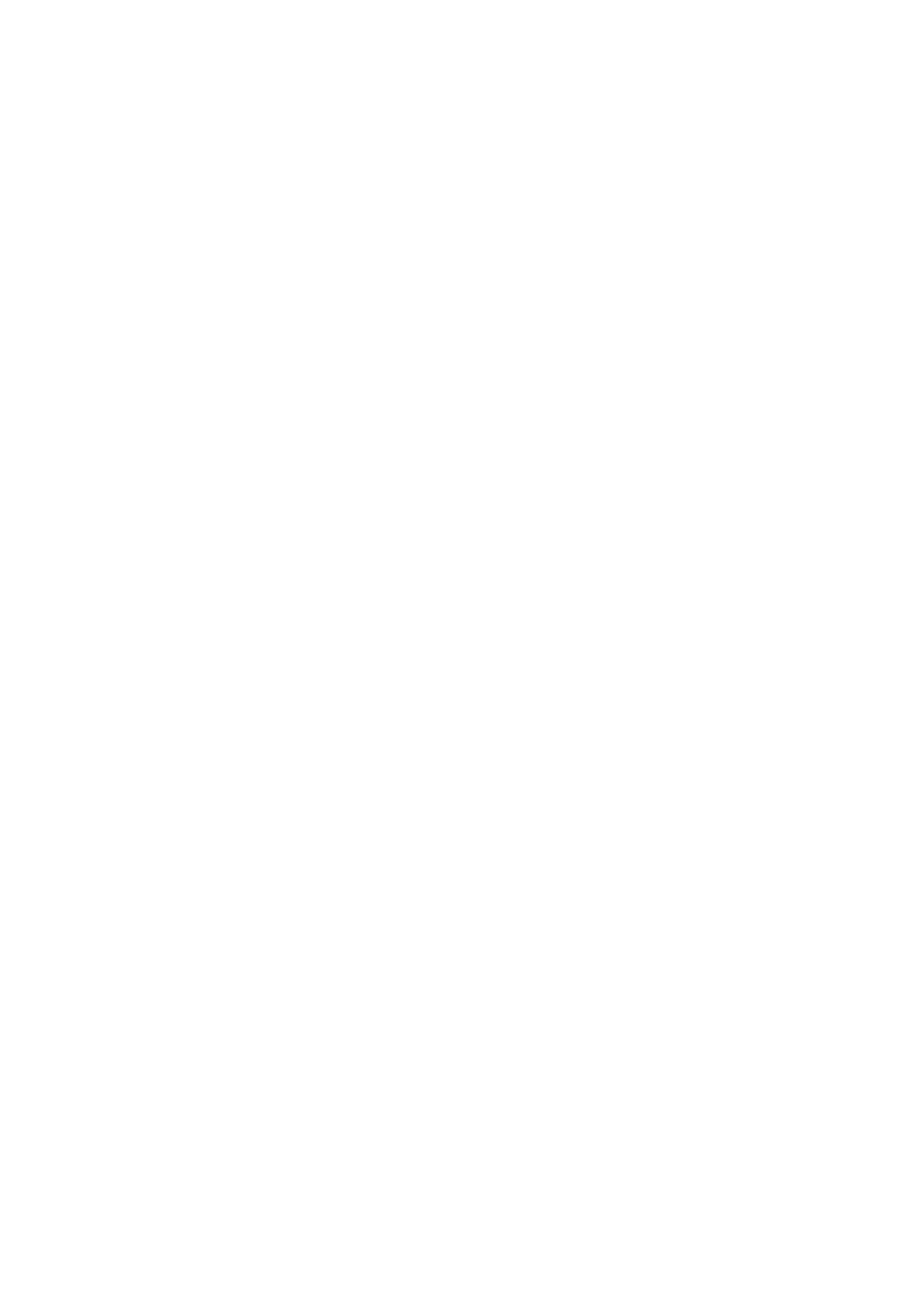## **List of Tables**

| 1.1 This is a table with different types of alignment. 15 |  |
|-----------------------------------------------------------|--|
|                                                           |  |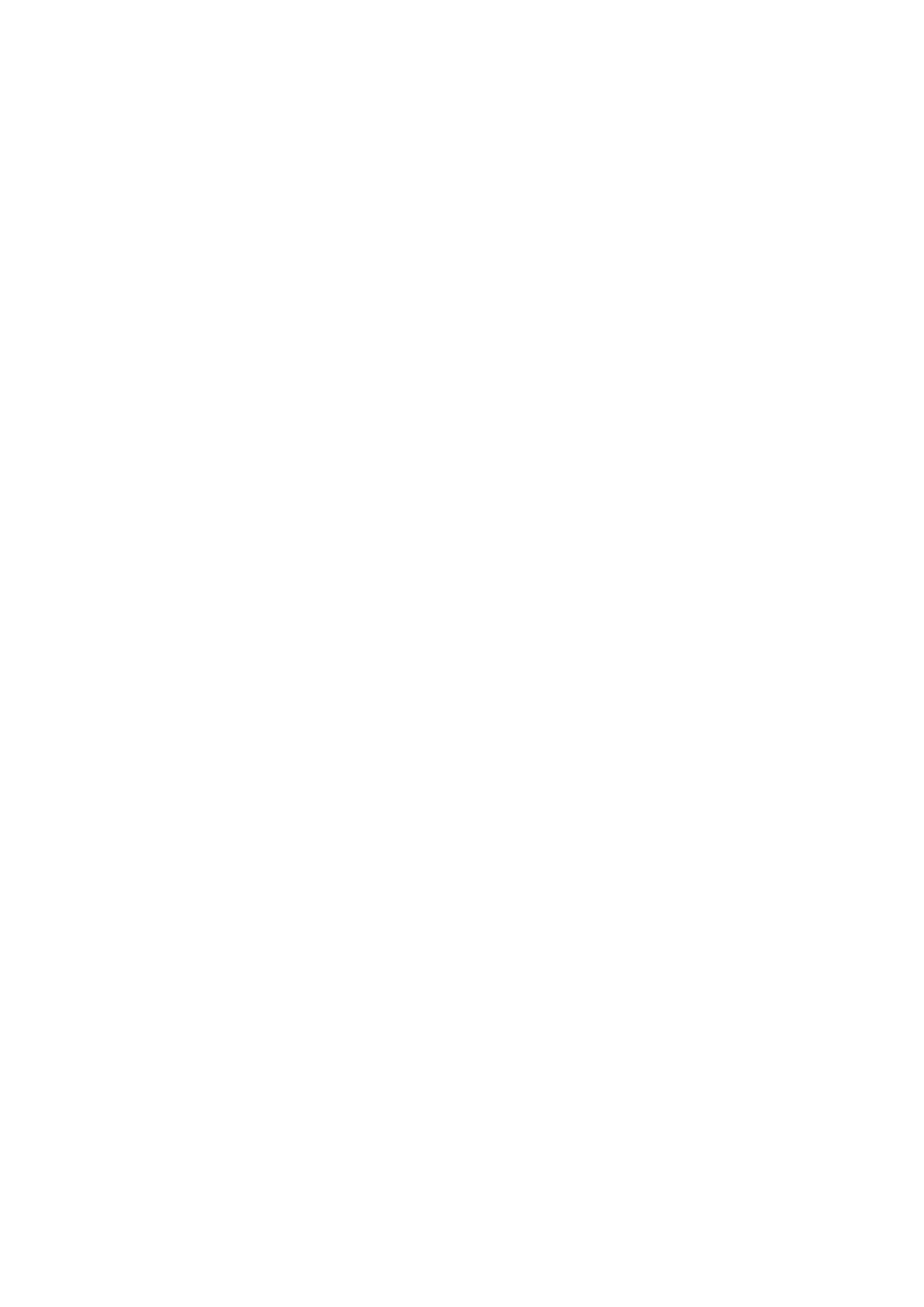# **List of Figures**

| 3.2 The logo of the Masaryk University at $\frac{1}{2}$ and $\frac{1}{3}$ of text width 22 |  |
|--------------------------------------------------------------------------------------------|--|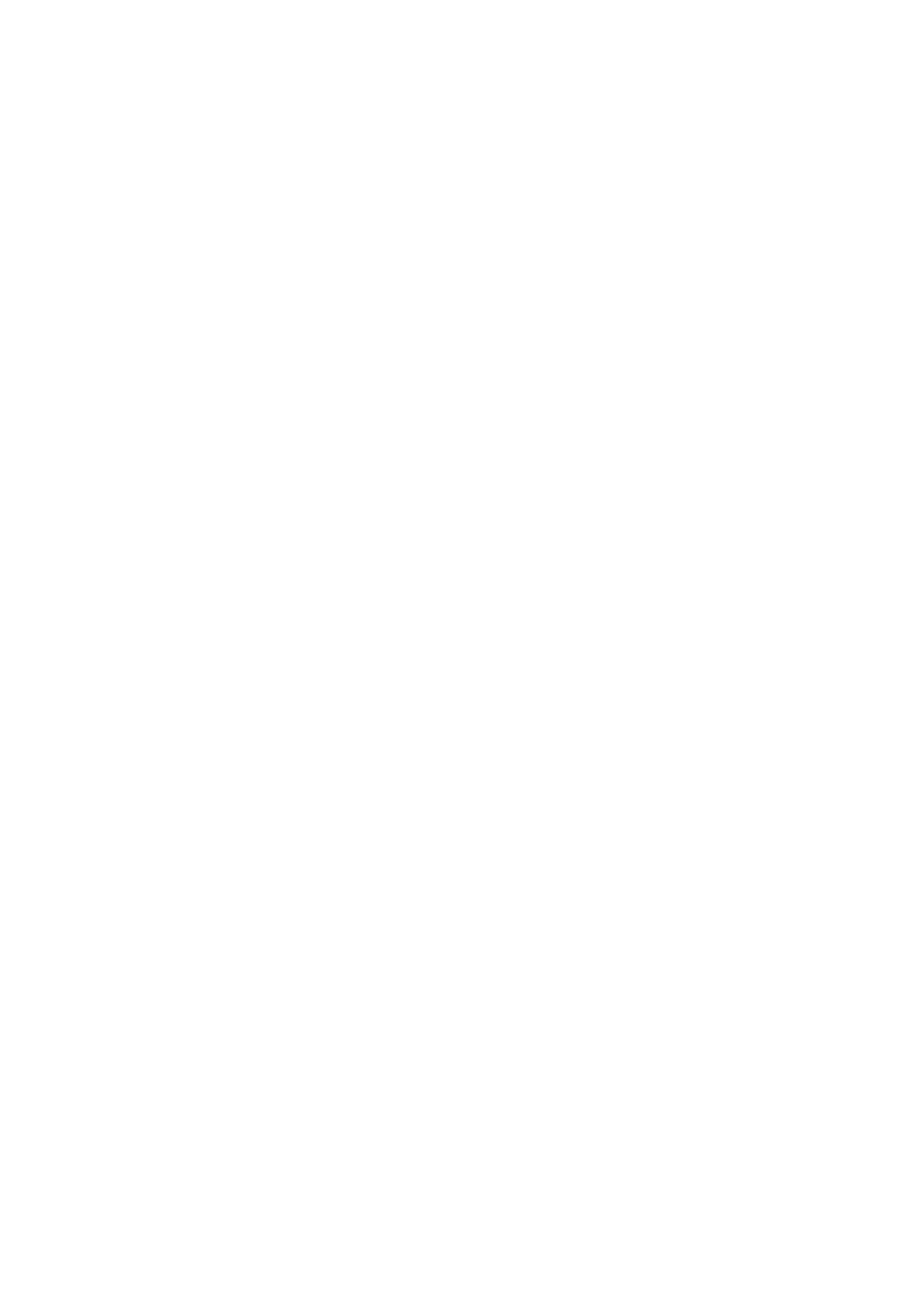#### <span id="page-18-0"></span>**Introduction**

Theses are rumoured to be "the capstones of education", so I decided to write one of my own. If all goes well, I will soon have a diploma under my belt. Wish me luck!

Říká se, že závěrečné práce jsou "vyvrcholením studia" a tak jsem se rozhodl jednu také napsat. Pokud vše půjde podle plánu, odnesu si na konci semestru diplom. Držte mi palce!

Hovorí sa, že záverečné práce sú "vyvrcholením štúdia" a tak som sa rozhodol jednu tiež napísať. Ak všetko pôjde podľa plánu, odnesiem si na konci semestra diplom. Držte mi palce!

Man munkelt, dass die Dissertation "die Krönung der Ausbildung" ist. Deshalb habe ich mich beschlossen meine eigene zu schreiben. Wenn alles gut geht, bekomme ich bald ein Diplom. Wünsch mir Glück!

Говорят, что тезис – это «кульминация обучения». Поэтому я и решил написать собственный тезис. Если всё сработает по плану, я скоро получу диплом. Желайте мне удачи!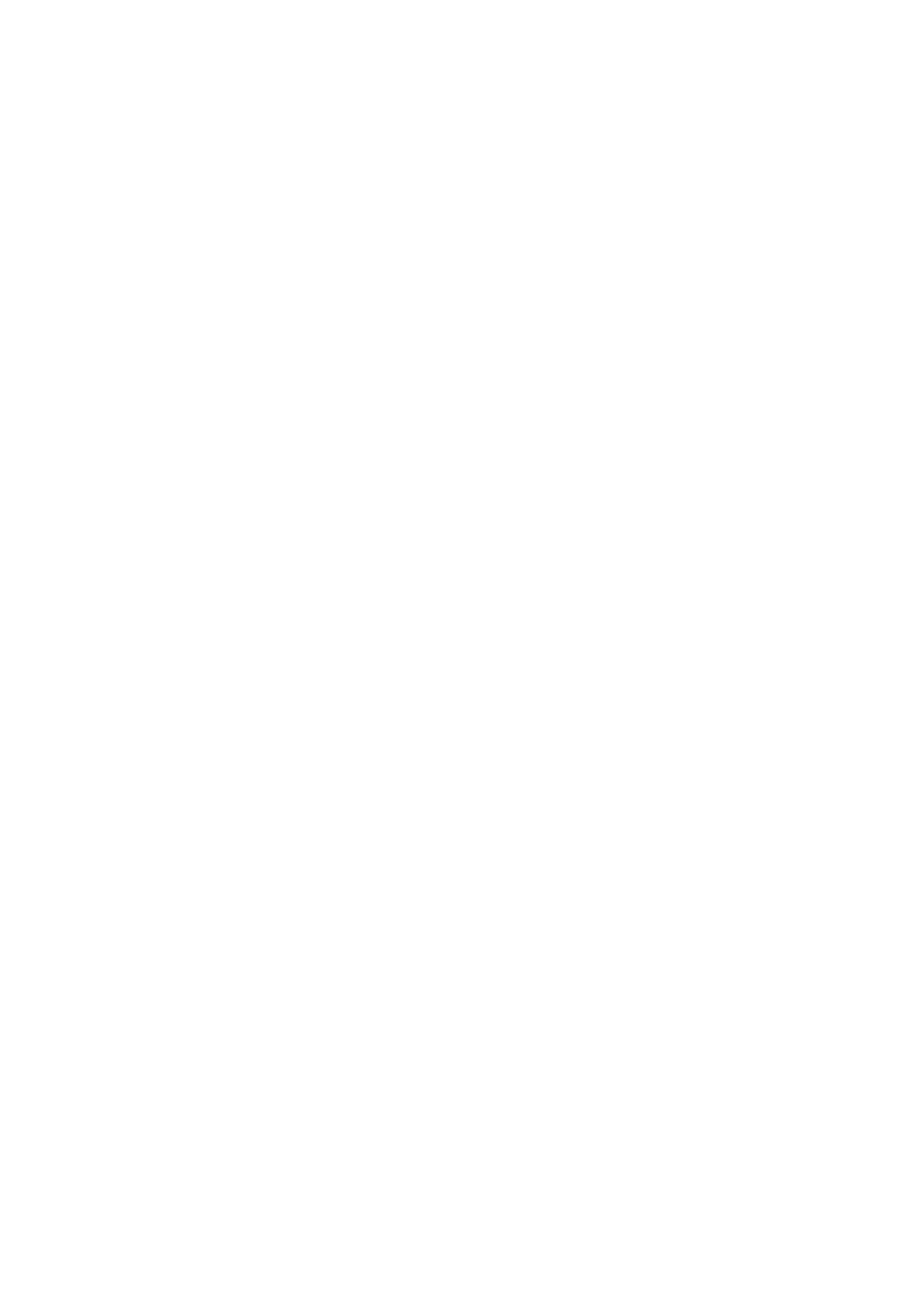#### <span id="page-20-0"></span>**1 Using lightweight markup**

If you decide that  $L^2E^X$  is too wordy for some parts of your document, there are packages<sup>[1](#page-0-0)</sup> that allow you to use more lightweight markup next to it.

This is a bullet list. Unlike numbered lists, bulleted lists contain an **unordered** set of bullet points. When a bullet point contains multiple paragraphs, the list is typeset as follows:

• The first item of a bullet list

that spans several paragraphs,

- the second item of a bullet list,
- the third item of a bullet list.

When none of the bullet points contains multiple paragraphs, the list has a more compact form:

- The first item of a bullet list,
- the second item of a bullet list.
- the third item of a bullet list.

Unlike a bulleted list, a numbered list implies chronology or ordering of the bullet points. When a bullet point contains multiple paragraphs, the list is typeset as follows:

1. The first item of an ordered list

that spans several paragraphs,

- 2. the second item of an ordered list,
- 3. the third item of an ordered list.
- 4. If you are feeling lazy,
- 5. you can use hash enumerators as well.
- <span id="page-20-1"></span>1. Markdown: [<https://www.ctan.org/pkg/markdown>](https://www.ctan.org/pkg/markdown)

| Table 1.1: This is a table with different types of alignment. |  |  |
|---------------------------------------------------------------|--|--|
|---------------------------------------------------------------|--|--|

|         | Right Left Default Center |     |
|---------|---------------------------|-----|
| 12 12   | $\overline{12}$           | 12  |
| 123 123 | - 123                     | 123 |
|         |                           |     |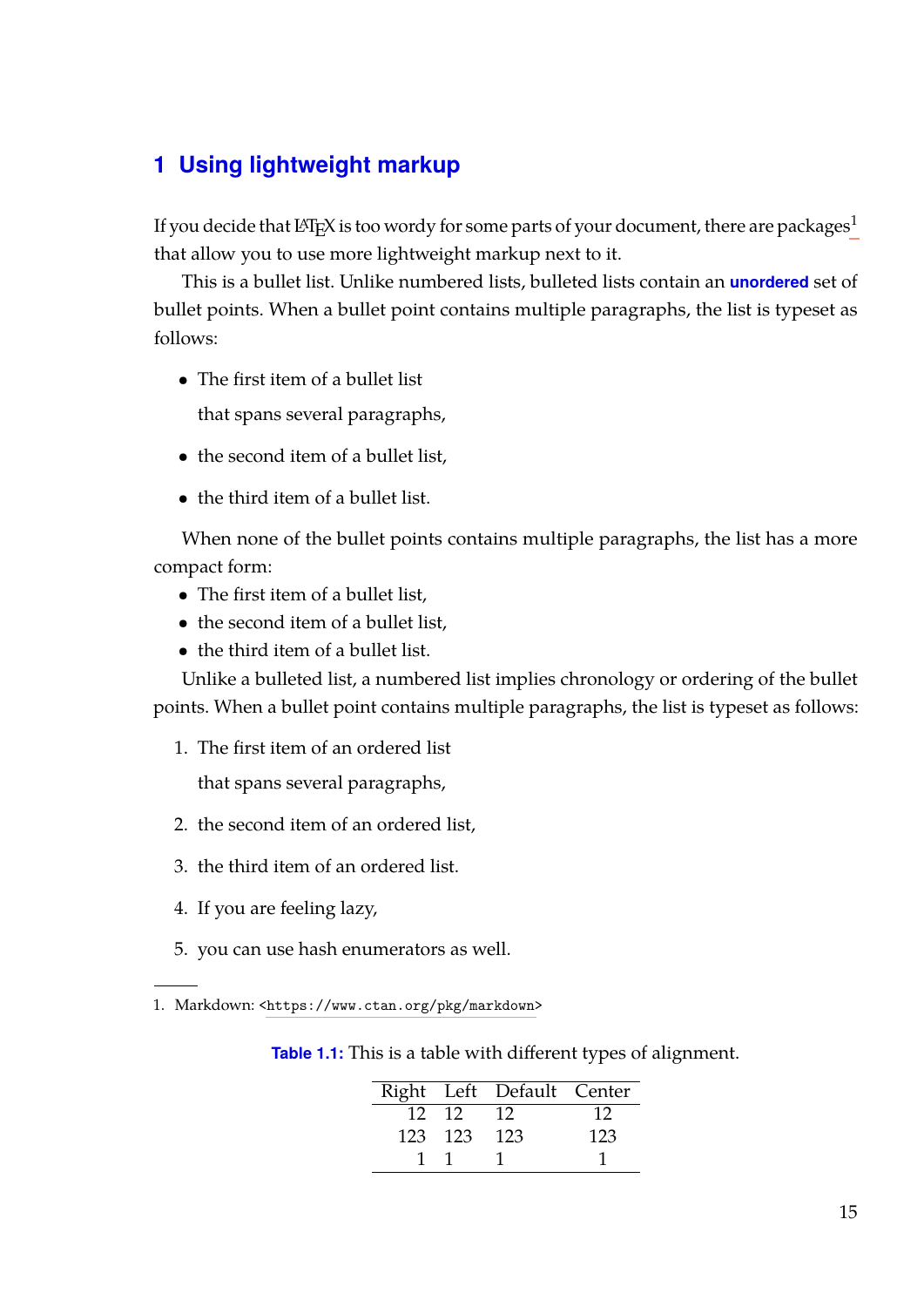<span id="page-21-0"></span>

**Figure 1.1:** The old-style seal of the Faculty of Medicine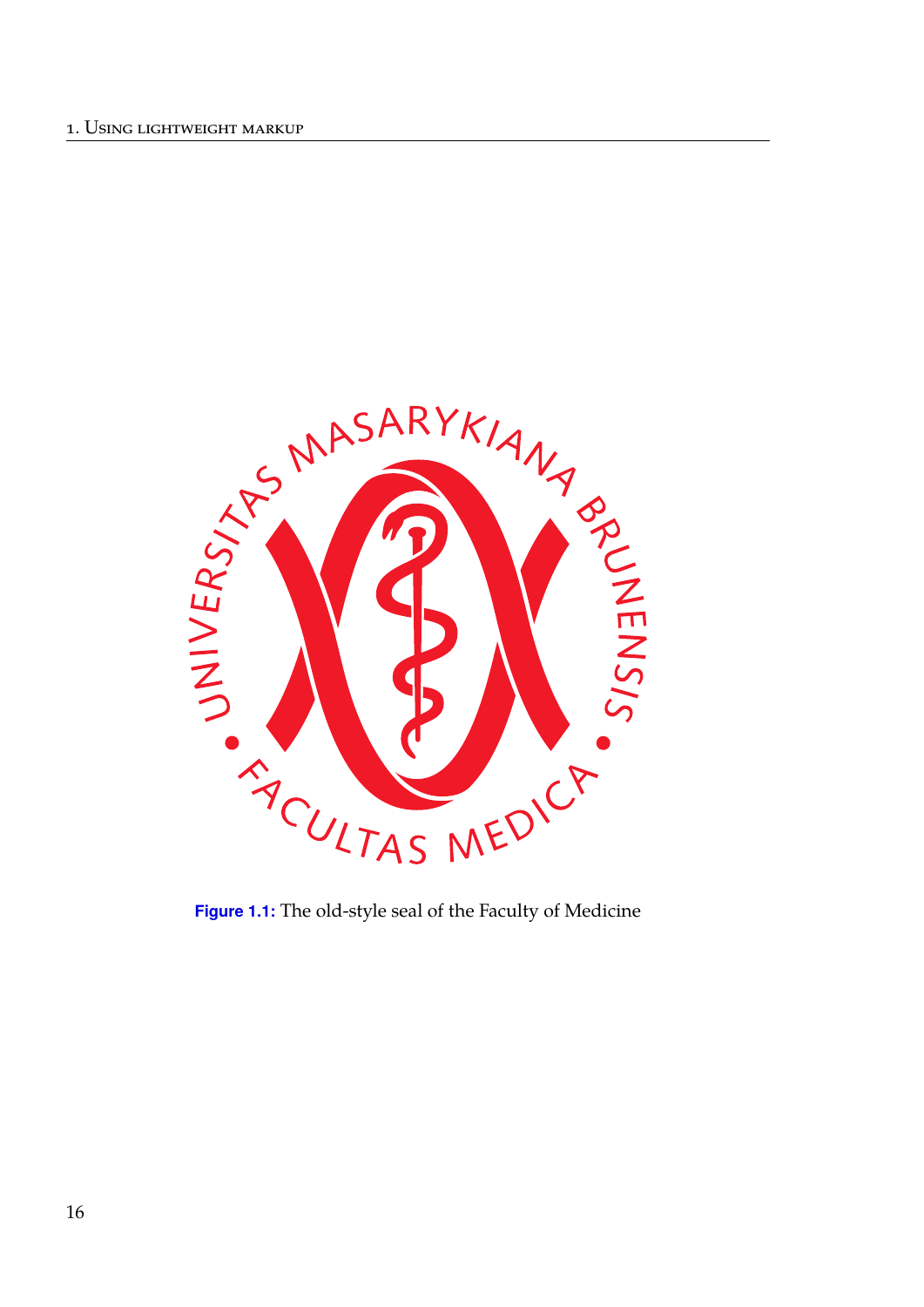When none of the bullet points contains multiple paragraphs, the list has a more compact form:

- 6. The first item of an ordered list,
- 7. the second item of an ordered list,
- 8. the third item of an ordered list.

Definition lists are used to provide definitions of terms. When a definition contains multiple paragraphs, the list is typeset as follows:

**Term 1** Definition 1

*Term 2* Definition 2

Some code, part of Definition 2

Third paragraph of Definition 2.

When none of the bullet points contains multiple paragraphs, the list has a more compact form:

**Term 1** Definition 1

*Term 2* Definition 2

Block quotations are used to include an excerpt from an external document in way that visually clearly separates the excerpt from the rest of the work:

This is the first level of quoting.

This is nested blockquote.

Back to the first level.

Footnotes are used to include additional information to the document that are not necessary for the understanding of the main text. Here is a footnote reference<sup>[2](#page-0-0)</sup> and another.<sup>[3](#page-0-0)</sup>

Citations are used to provide bibliographical references to other documents. This is a regular citation<sup>[4](#page-0-0)</sup>. This is an in-text citation: Borgman (*[From Gutenberg to the global](#page-34-1) [information infrastructure](#page-34-1)*). You can also cite several authors at once using both regular<sup>[5](#page-0-0)</sup>

<sup>2.</sup> Here is the footnote.

<sup>3.</sup> Here's one with multiple blocks.

Subsequent paragraphs are indented to show that they belong to the previous footnote.

Some code

The whole paragraph can be indented, or just the first line. In this way, multi-paragraph footnotes work like multi-paragraph list items.

<sup>4.</sup> Borgman, *[From Gutenberg to the global information infrastructure](#page-34-1)*, p. 123.

<sup>5.</sup> see Borgman, *[From Gutenberg to the global information infrastructure](#page-34-1)*, p. 123; Greenberg, ["Camel drivers](#page-34-2) [and gatecrashers",](#page-34-2) sec. 3.2; and Hàn Thé, ["Micro-typographic extensions to the TEX typesetting system".](#page-34-3)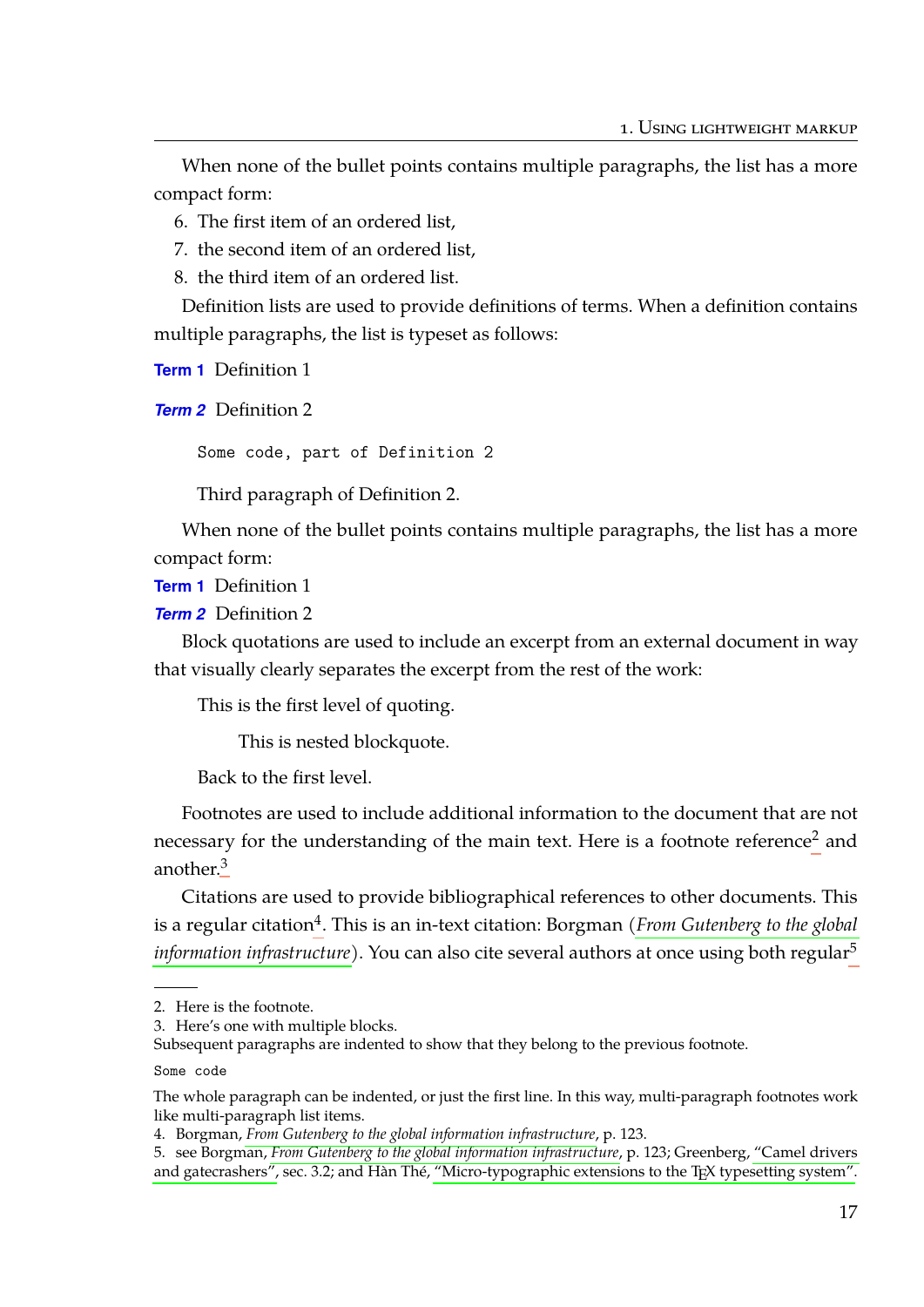and in-text citations: Borgman (*[From Gutenberg to the global information infrastructure](#page-34-1)*, p.123), Greenberg [\("Camel drivers and gatecrashers",](#page-34-2) sec. 3.2), and Hàn Thé [\("Micro](#page-34-3)[typographic extensions to the TEX typesetting system"\)](#page-34-3).

Code blocks are used to include source code listings into the document:

```
#include <stdio.h>
#include <unistd.h>
#include <sys/types.h>
#include <sys/wait.h>
// This is a comment
int main(int argc, char **argv)
{
    while (-c > 1 \& \& |fork();
    sleep(c = atoi(v[c]));
    printf("wait(0);
    return 0;
}
```
There is an alternative syntax for code blocks that allows you to specify additional information, such as the language of the source code. This information can be used for syntax highlighting:

```
#!/bin/sh
fac() fif [ "$1" -leq 1 ]; then
    echo 1
  else
    echo $(("$1" * fac $(("$1" - 1) ) ) )
  fi
}
# Here 's a way to empty an array.
joe = [ 'eggs.', 'some', 'break', 'to', 'Have' ]
print (joe.pop, "\vert") while joe.size > 0
print "\n"
```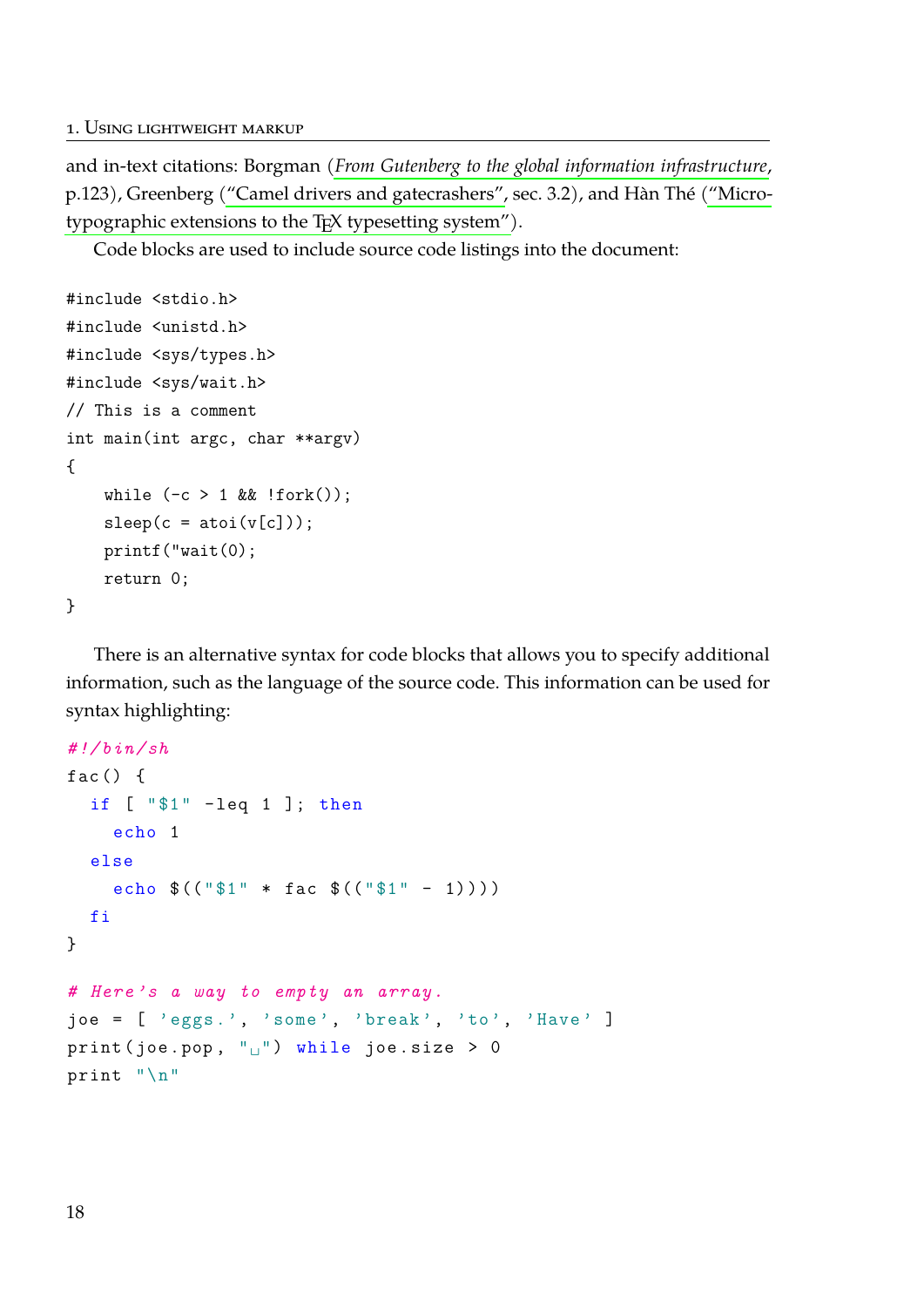#### <span id="page-24-0"></span>**2 These are**

#### <span id="page-24-1"></span>**2.1 the available**

#### <span id="page-24-2"></span>**2.1.1 sectioning**

commands.

#### **Paragraphs and**

**subparagraphs are available as well.** Inside the text, you can also use unnumbered lists,

- such as
- this one
	- **–** and they can be nested as well.
	- » You can even turn the bullets into something fancier,
	- § if you so desire.

Numbered lists are

- 1. very
	- (a) similar

and so are description lists:

**Description list** A list of terms with a description of each term

The spacing of these lists is geared towards paragraphs of text. For lists of words and phrases, the paralist package offers commands

```
• that
```

```
– are
```
∗ better

· suited

 $1.$  to

(a) this

i. kind of

A. content.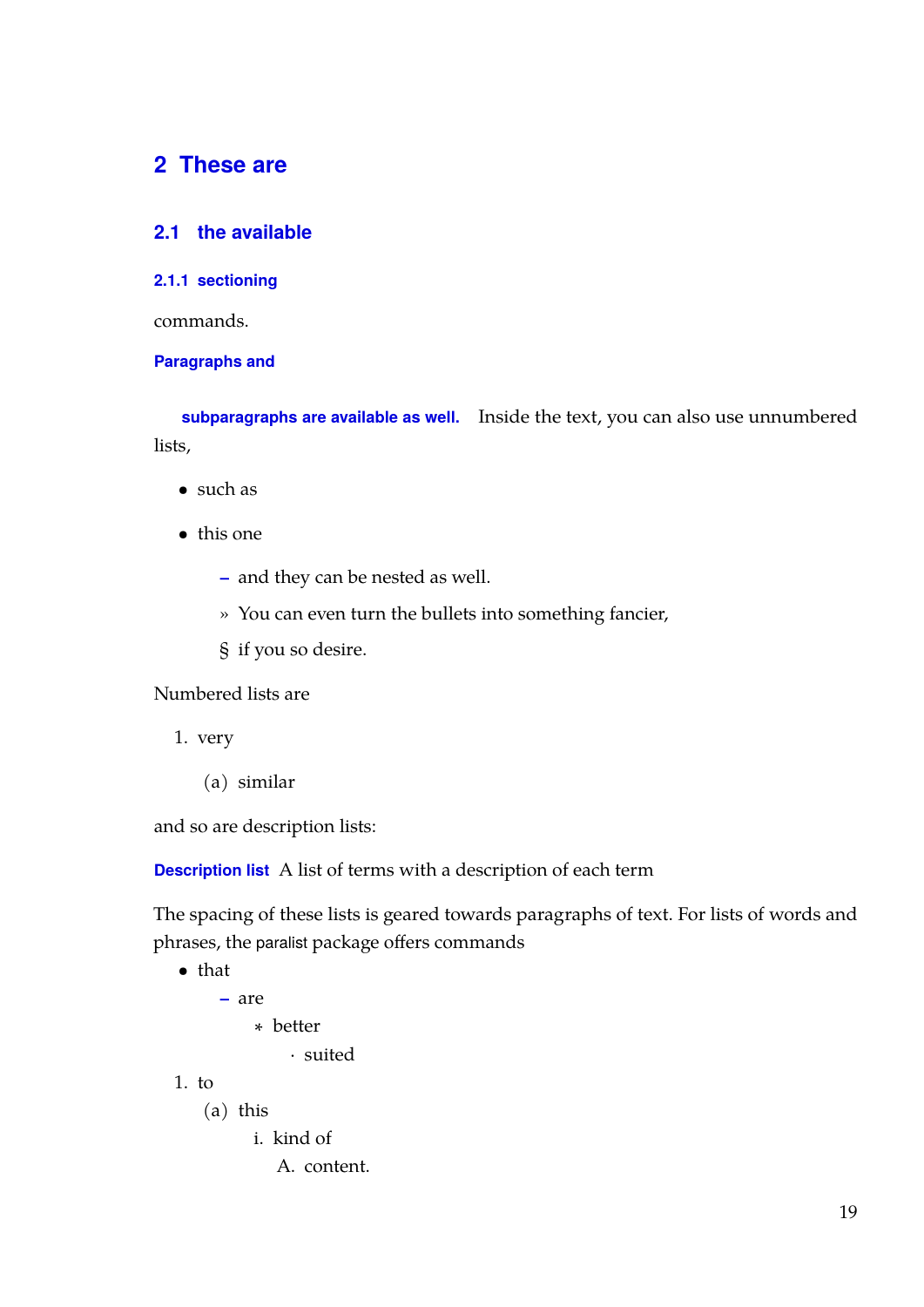#### 2. These are

The amsthm package provides the commands necessary for the typesetting of mathematical definitions, theorems, lemmas and proofs.

**Theorem 2.1.1.** *This is a theorem that offers a profound insight into the mathematical sectioning commands.*

**Theorem 2.1.2** (Another theorem)**.** *This is another theorem. Unlike the first one, this theorem has been endowed with a name.*

**Lemma 2.1.3.** Let us suppose that  $x^2 + y^2 = z^2$ . Then

$$
\left\langle u \mid \sum_{i=1}^{n} F(e_i, v) e_i \right\rangle = F\left(\sum_{i=1}^{n} \langle e_i | u \rangle e_i, v\right).
$$
 (2.1)

*Proof.* 
$$
\nabla^2 f(x, y) = \frac{\partial^2 f}{\partial x^2} + \frac{\partial^2 f}{\partial y^2}.
$$

**Corollary 2.1.4.** *This is a corollary.*

*Remark.* This is a remark.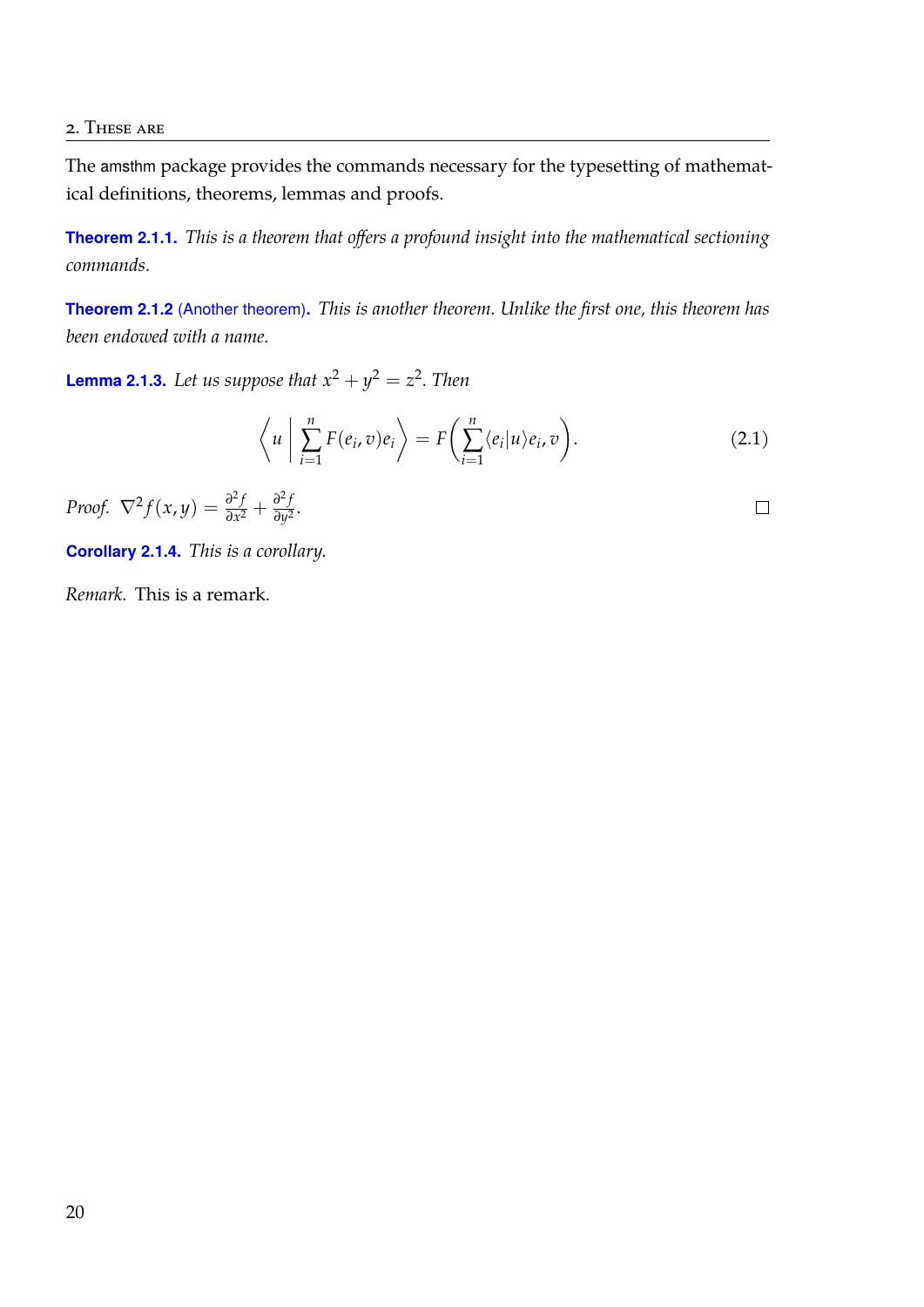#### <span id="page-26-0"></span>**3 Floats and references**

The logo of the Masaryk University (MU) is shown in Figure [3.1](#page-26-1) and Figure [3.2](#page-27-1) at pages [21](#page-26-1) and [22.](#page-27-1) The weather forecast is shown in Table [3.1](#page-27-0) at page [22.](#page-27-0) The following chapter is Chapter [4](#page-28-0) and starts at page [23.](#page-28-0) Items [3,](#page-26-2) [3b,](#page-26-3) and  $3(c)$  iv are starred in the following list:

- 1. some text
- 2. some other text
- <span id="page-26-3"></span><span id="page-26-2"></span>3.  $\star$ 
	- (a) some text
	- $(b) \star$
	- (c) some other text
		- i. some text
		- ii. some other text
		- iii. yet another piece of text
		- iv.  $\star$
	- (d) yet another piece of text
- <span id="page-26-4"></span>4. yet another piece of text

If your reference points to a place that has not yet been typeset, the \ref command will expand to **??** during the first run of pdflatex output.tex and a second run is going to be needed for the references to resolve. With online services – such as Overleaf – this is performed automatically.

# **MASARYK** UNIVERSITY

<span id="page-26-1"></span>**Figure 3.1:** The logo of the Masaryk University at 6.3 cm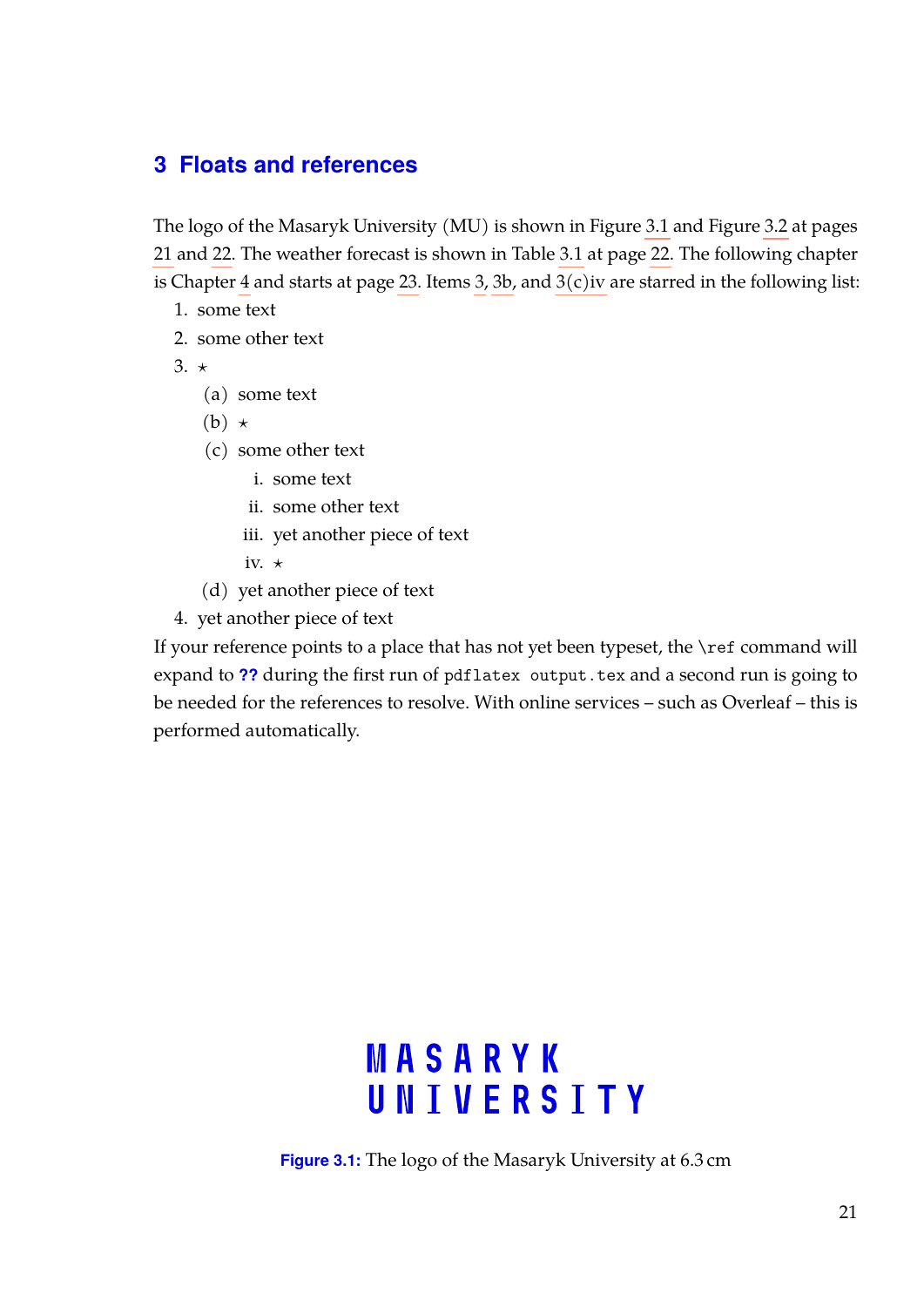# <span id="page-27-1"></span>MASARYK UNIVERSITY

# MASARYK UNIVERSITY MASARYK UNIVERSITY

**Figure 3.2:** The logo of the Masaryk University at  $\frac{1}{2}$  and  $\frac{1}{3}$  of text width

| <b>Table 3.1:</b> A weather forecast |  |
|--------------------------------------|--|
|                                      |  |

<span id="page-27-0"></span>

| Day                      |                | Min Temp Max Temp Summary |                                                                 |
|--------------------------|----------------|---------------------------|-----------------------------------------------------------------|
| Monday                   | $13^{\circ}$ C | $21^{\circ}C$             | A clear day with low wind and no adverse<br>current advisories. |
| Tuesday                  | $11^{\circ}C$  | $17^{\circ}$ C            | A trough of low pressure will come from the<br>northwest.       |
| Wednesday $10^{\circ}$ C |                | $21^{\circ}C$             | Rain will spread to all parts during the morn-<br>ing.          |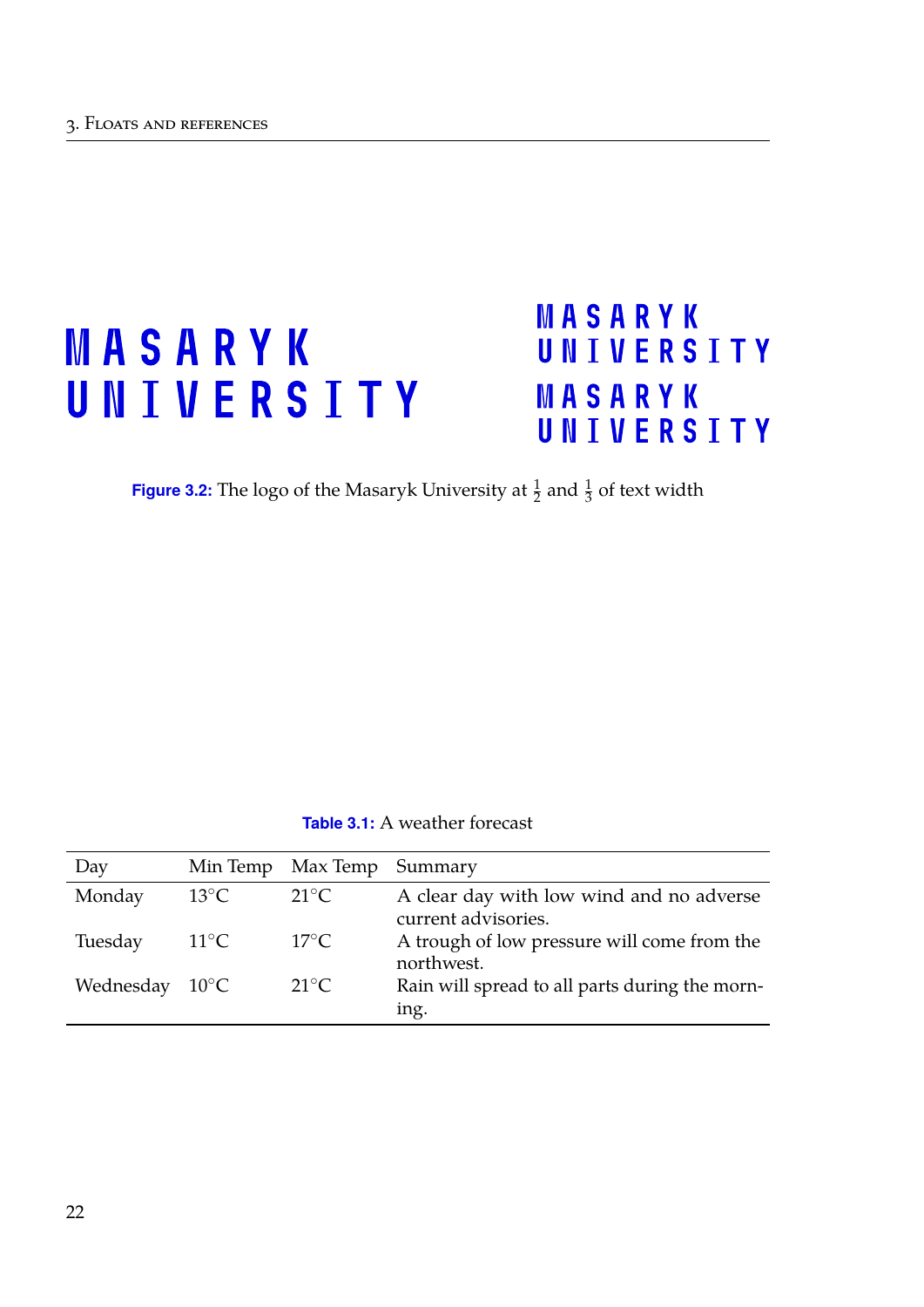#### <span id="page-28-0"></span>**4 Mathematical equations**

T<sub>E</sub>X comes pre-packed with the ability to typeset inline equations, such as  $e^{ix} = \cos x +$ *i* sin *x*, and display equations, such as

$$
\mathbf{A}^{-1} = \begin{bmatrix} a & b \\ c & d \end{bmatrix}^{-1} = \frac{1}{\det(\mathbf{A})} \begin{bmatrix} d & -b \\ -c & a \end{bmatrix} = \frac{1}{ad - bc} \begin{bmatrix} d & -b \\ -c & a \end{bmatrix}
$$

LATEX defines the automatically numbered equation environment:

$$
\gamma Px = PAx = PAP^{-1}Px. \tag{4.1}
$$

.

The package amsmath provides several additional environments that can be used to typeset complex equations:

1. An equation can be spread over multiple lines using the multline environment:

$$
a+b+c+d+e+f+b+c+d+e+f+b+c+d+e+f+f+g+h+i+j+k+l+m+n+o+p+q
$$
 (4.2)

2. Several aligned equations can be typeset using the align environment:

$$
a + b = c + d \tag{4.3}
$$

$$
u = v + w + x \tag{4.4}
$$

$$
i + j + k + l = m \tag{4.5}
$$

3. The alignat environment is similar to align, but it doesn't insert horizontal spaces between the individual columns:

$$
a+b+c+d = 0 \tag{4.6}
$$

$$
e + f + g = 5 \tag{4.7}
$$

4. Much like chapter, sections, tables, figures, or list items, equations – such as [\(4.8\)](#page-28-1) and [\(My equation\)](#page-28-2) – can also be labeled and referenced:

$$
b_{11}x_1 + b_{12}x_2 + b_{13}x_3 = y_1, \t\t(4.8)
$$

$$
b_{21}x_1 + b_{22}x_2 + b_{24}x_4 = y_2.
$$
 (My equation)

<span id="page-28-2"></span><span id="page-28-1"></span>23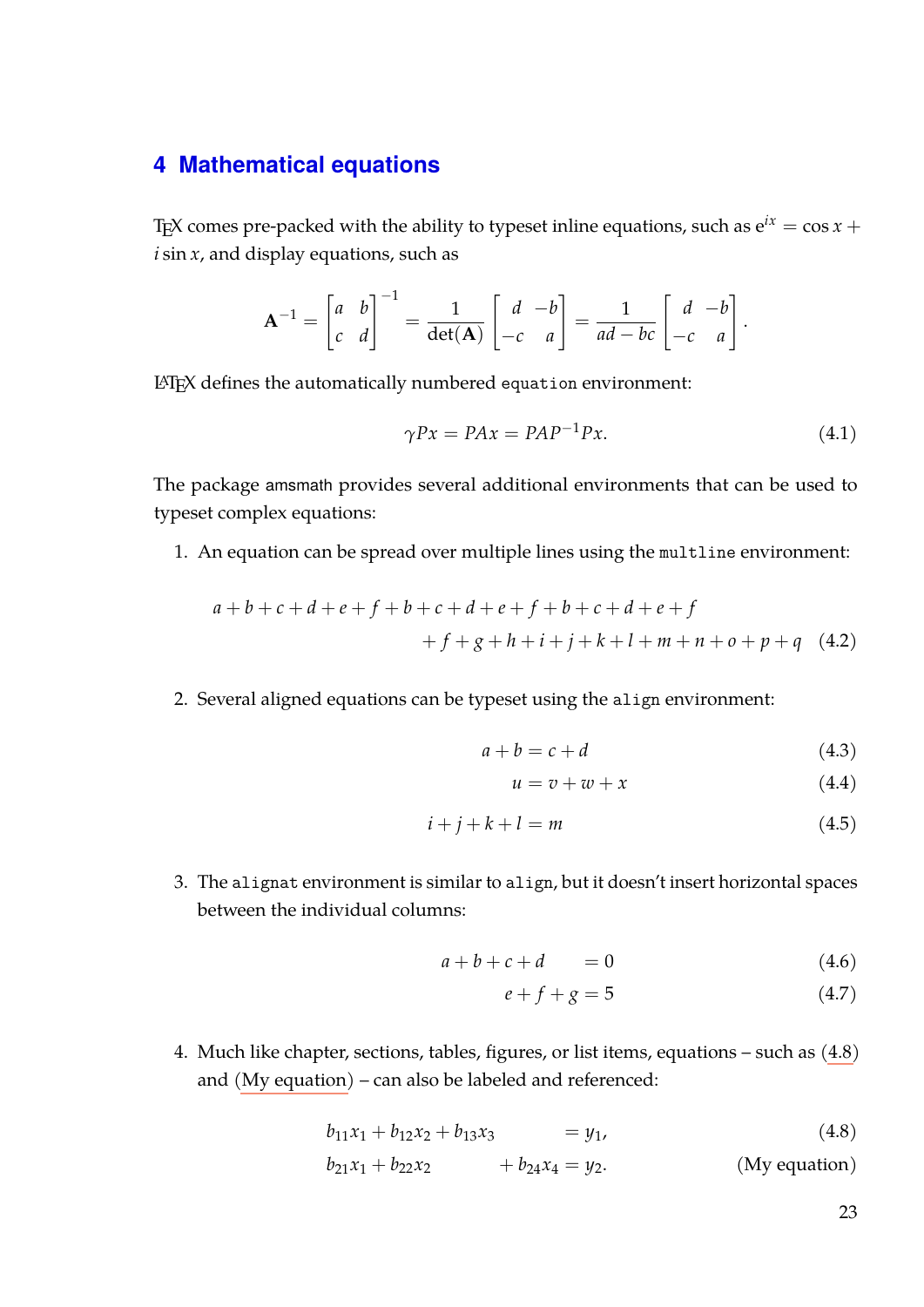#### 4. Mathematical equations

5. The gather environment makes it possible to typeset several equations without any alignment:

$$
\psi = \psi \psi,\tag{4.9}
$$

$$
\eta = \eta \eta \eta \eta \eta \eta, \tag{4.10}
$$

$$
\theta = \theta. \tag{4.11}
$$

6. Several cases can be typeset using the cases environment:

$$
|y| = \begin{cases} y & \text{if } z \ge 0, \\ -y & \text{otherwise.} \end{cases}
$$
 (4.12)

For the complete list of environments and commands, consult the amsmath package  $m$ anual $^1$  $^1$ .

<sup>1.</sup> See <http://mirrors.ctan.org/macros/latex/required/amsmath/amsldoc.pdf>. The \url command is provided by the package url.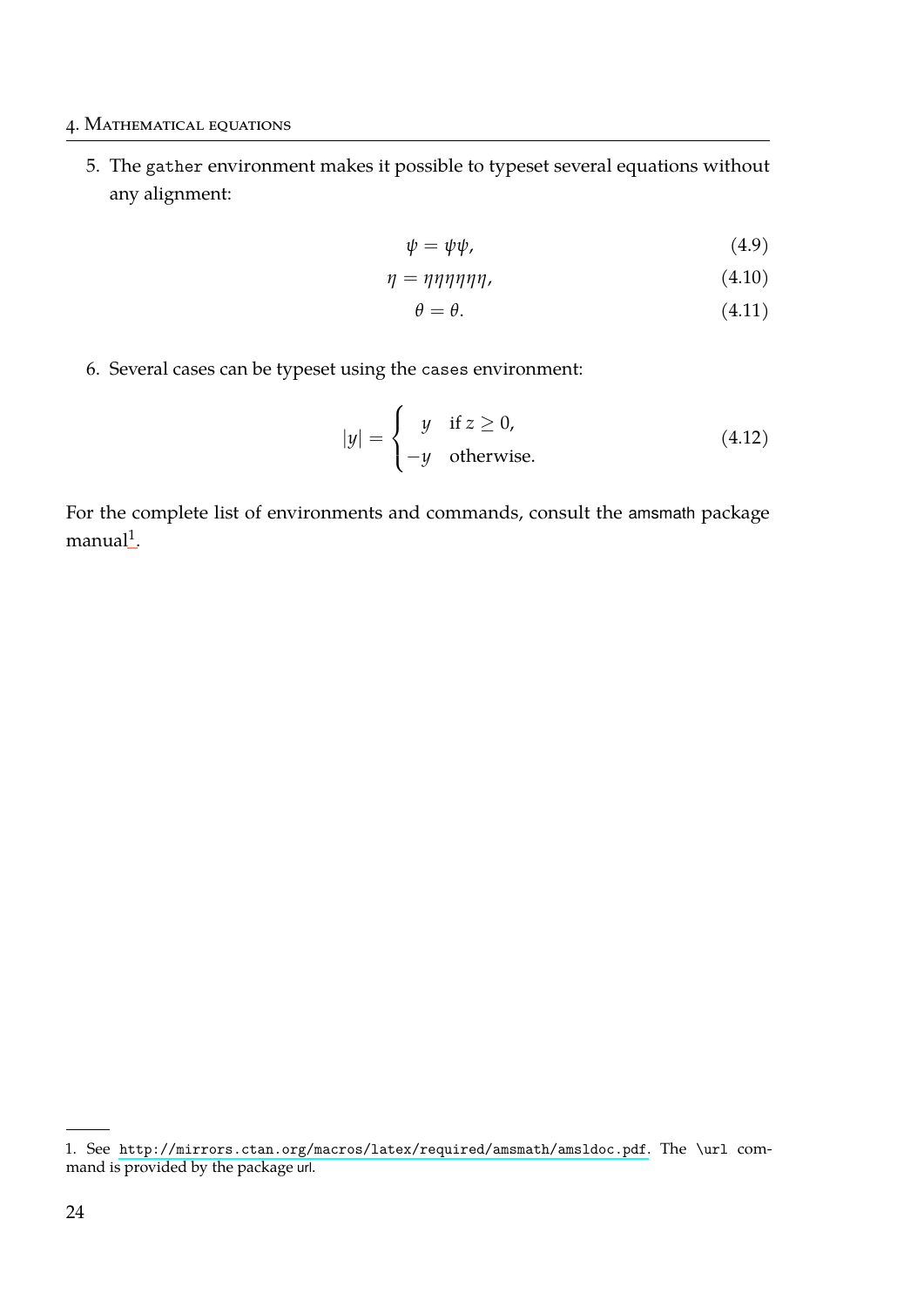## <span id="page-30-0"></span>**5** We have several FONTS at **disposal**

The serified roman font is used for the main body of the text. *Italics are typically used to denote emphasis or quotations.* The teletype font is typically used for source code listings. The **bold**, small-caps and sans-serif variants of the base roman font can be used to denote specific types of information.

 $\mathbb{R}^N$ e can also change the font size, although it is usually not necessary.

A wide variety of mathematical fonts is also available, such as:

ABC, ABC, **ABC**, ABC, *ABC*, ABC

By loading the amsfonts packages, several additional fonts will become available:

#### ABC, **ABC**

Many other mathematical fonts are available $^{\rm 1}.$  $^{\rm 1}.$  $^{\rm 1}.$ 

<sup>1.</sup> See <http://tex.stackexchange.com/a/58124/70941>.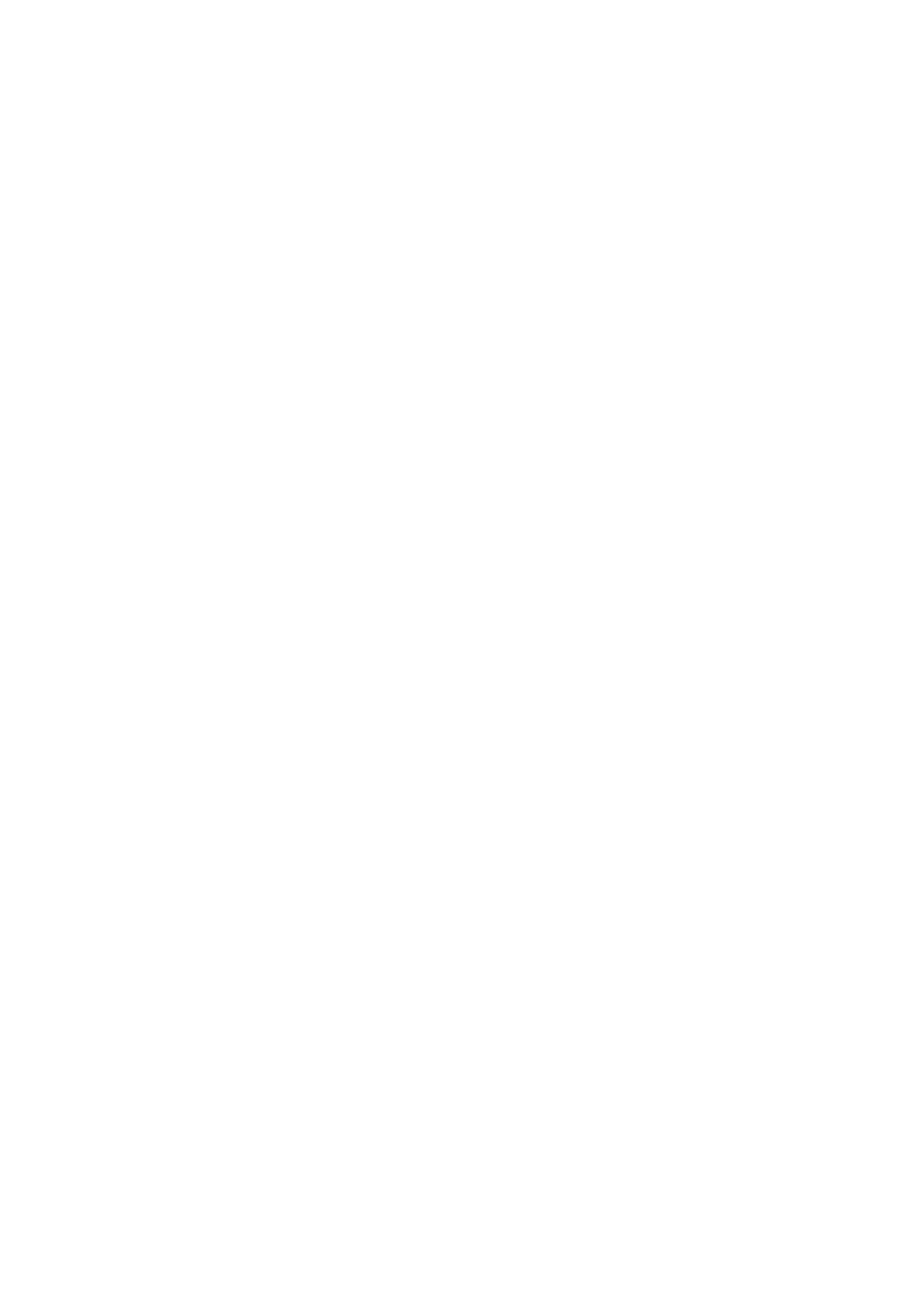#### <span id="page-32-0"></span>**6 Inserting the bibliography**

After linking a bibliography database files to the document using the \thesissetup{bib= ={*file1*,*file2*, ... }} command, you can start citing the entries. This is just dummy text (Borgman, *[From Gutenberg to the global information infrastructure](#page-34-1)*) lightly sprinkled with citations (Greenberg, ["Camel drivers and gatecrashers",](#page-34-2) p. 123). Several sources can be cited at once: Borgman, *[From Gutenberg to the global information infrastructure](#page-34-1)*; Greenberg, ["Camel drivers and gatecrashers";](#page-34-2) Hàn Thé, ["Micro-typographic extensions](#page-34-3) [to the TEX typesetting system".](#page-34-3) "Camel drivers and gatecrashers" was written by Greenberg in 1998. We can also produce Greenberg [\("Camel drivers and gatecrashers"\)](#page-34-2). The full bibliographic citation is: *David Greenberg. Camel drivers and gatecrashers. quality control in the digital research library. The mirage of continuity. reconfiguring academic information resources for the 21st century. Ed. by B.L Hawkins, P Battin. Washington (D.C.): Council on Library and Information Resources; Association of American Universities, 1998:105–116*. We can easily insert a bibliographic citation into the footnote $^{\rm 1}.$  $^{\rm 1}.$  $^{\rm 1}.$ 

The \nocite command will not generate any output, but it will insert its arguments into the bibliography. The \nocite{\*} command will insert all the records in the bibliography database file into the bibliography. Try uncommenting the command and watch the bibliography section come apart at the seams.

When typesetting the document for the first time, citing a work will expand to [**work**] and the \printbibliography command will produce no output. It is now necessary to generate the bibliography by running biber output.bcf from the command line and then by typesetting the document again twice. During the first run, the bibliography section and the citations will be typeset, and in the second run, the bibliography section will appear in the table of contents.

The biber command needs to be executed from within the directory, where the LATEX source file is located. In Windows, the command line can be opened in a directory by holding down the Shift key and by clicking the right mouse button while hovering the cursor over a directory. Select the Open Command Window Here option in the context menu that opens shortly afterwards.

With online services – such as Overleaf – or when using an automatic tool – such as L<sup>A</sup>TEXMK – all commands are executed automatically. When you omit the \printbibliography command, its location will be decided by the template.

<sup>1.</sup> David Greenberg. Camel drivers and gatecrashers. quality control in the digital research library. The mirage of continuity. reconfiguring academic information resources for the 21st century. Ed. by B.L Hawkins, P Battin. Washington (D.C.): Council on Library and Information Resources; Association of American Universities, 1998:105–116.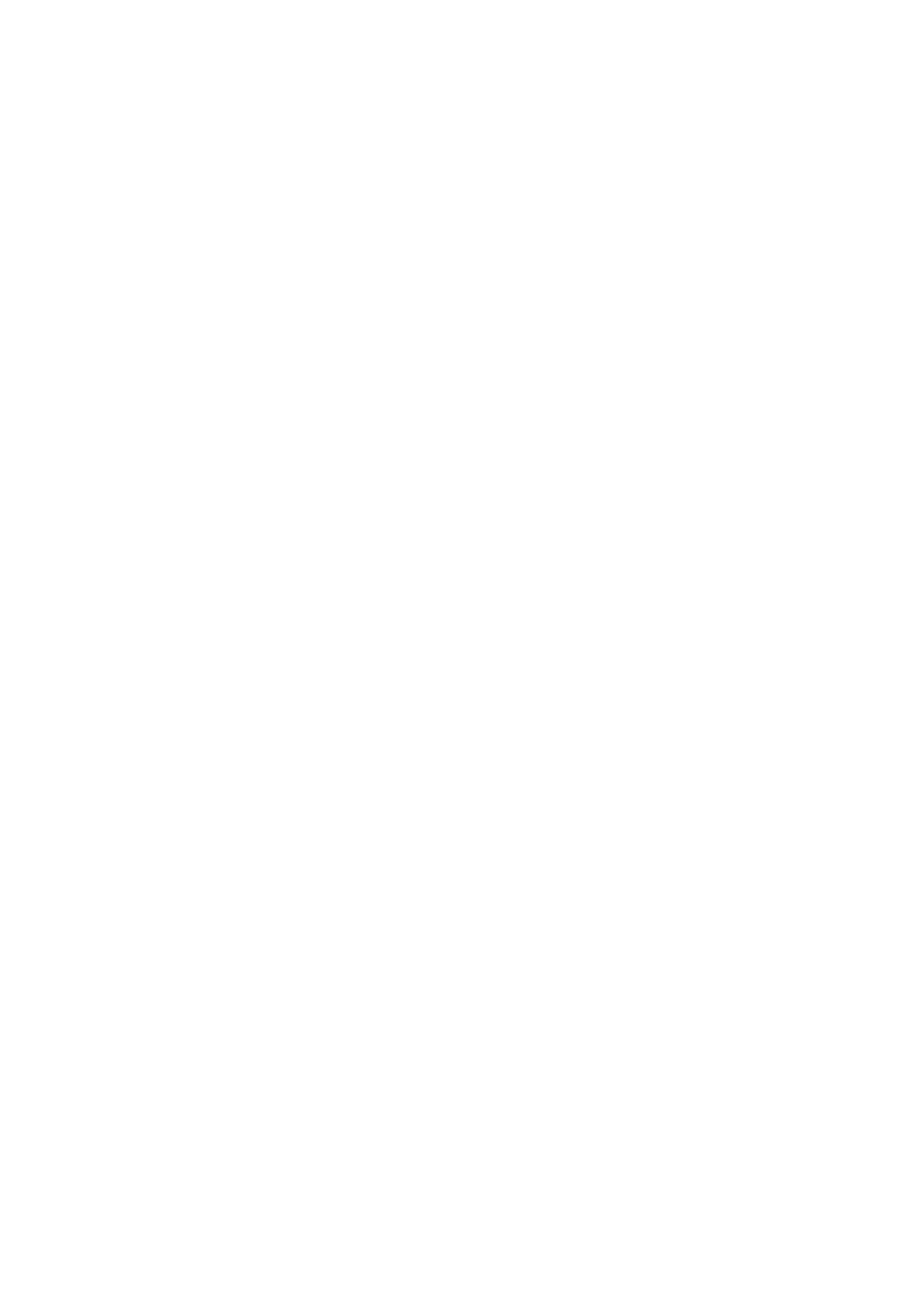#### <span id="page-34-0"></span>**Bibliography**

Masaryk University. 1996–2009. url: <https://www.muni.cz/en> (visited on 12/09/2016).

- <span id="page-34-2"></span>Greenberg David. Camel drivers and gatecrashers. quality control in the digital research library. The mirage of continuity. reconfiguring academic information resources for the 21st century. Ed. by B.L Hawkins, P Battin. Washington (D.C.): Council on Library and Information Resources; Association of American Universities, 1998:105–116.
- <span id="page-34-3"></span>Hàn Thé Thành. Micro-typographic extensions to the T<sub>E</sub>X typesetting system. PhD thesis. Brno: The Faculty of Informatics, Masaryk University, 2001. url: [http://www.pragma](http://www.pragma-ade.nl/pdftex/thesis.pdf)[ade.nl/pdftex/thesis.pdf](http://www.pragma-ade.nl/pdftex/thesis.pdf) (visited on 12/09/2016).
- <span id="page-34-1"></span>Borgman Christine L. From Gutenberg to the global information infrastructure. access to information in the networked world. 1st ed. Cambridge (Mass): The MIT Press, 2003. xviii, 324. isbn: 0-262-52345-0.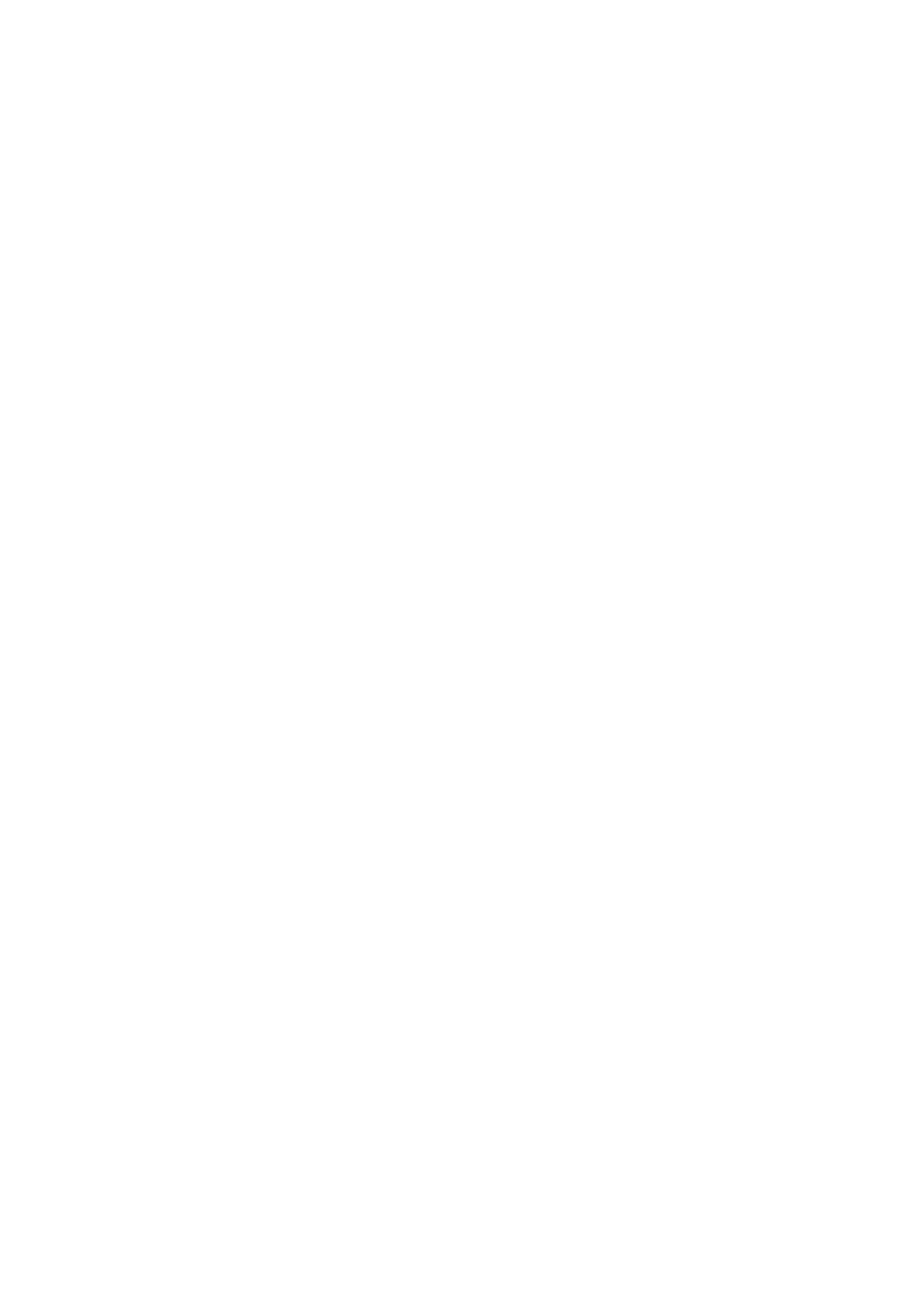#### <span id="page-36-1"></span><span id="page-36-0"></span>**7 Inserting the index**

After using the \makeindex macro and loading the makeidx package that provides additional indexing commands, index entries can be created by issuing the \index command. It is possible to create ranged index entries, which will encompass a span of text. To insert complex typographic material – such as *α* or T<sub>E</sub>X – into the index, you need to specify a text string, which will determine how the entry will be sorted. It is also possible to create hierarchal entries.

After typesetting the document, it is necessary to generate the index by running

texindy -I latex -C utf8 -L  $\langle locale \rangle$  output.idx

from the command line, where  $\langle locale \rangle$  corresponds to the main locale of your thesis – such as english, and then typesetting the document again.

The texindy command needs to be executed from within the directory, where the L<sup>A</sup>TEX source file is located. In Windows, the command line can be opened in a directory by holding down the Shift key and by clicking the right mouse button while hovering the cursor over a directory. Select the Open Command Window Here option in the context menu that opens shortly afterwards.

With online services – such as Overleaf – the commands are executed automatically, although the locale may be erroneously detected, or the makeindex tool (which is only able to sort entries that contain digits and letters of the English alphabet) may be used instead of texindy. In either case, the index will be ill-sorted.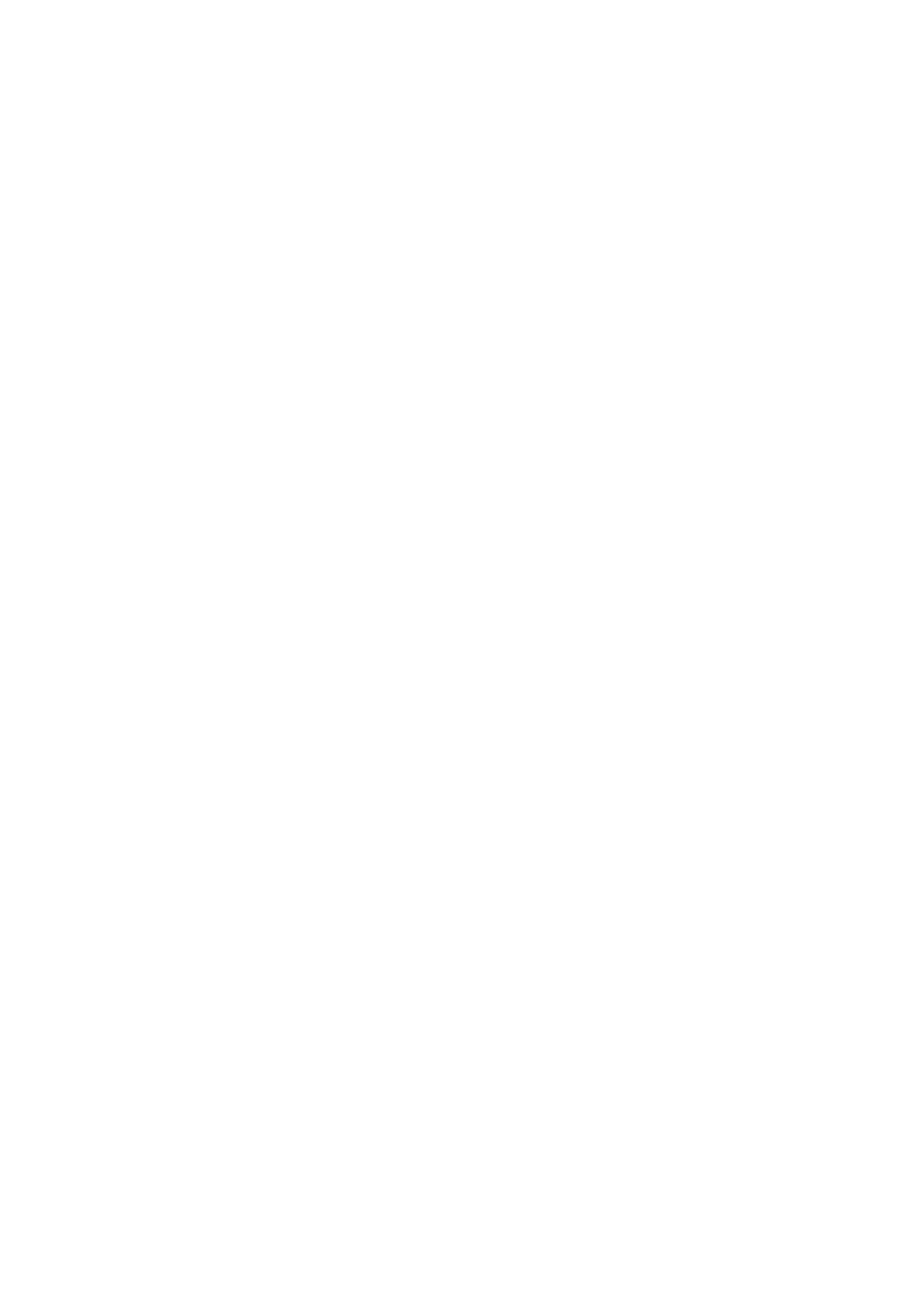## **Index**

### <span id="page-38-0"></span>**A**

*α*, [31](#page-36-1)

#### **D**

dummy text, [31](#page-36-1)

#### **T**

TEX, [31](#page-36-1)

#### **V**

vehicles speed cars, [31](#page-36-1) trucks, [31](#page-36-1)